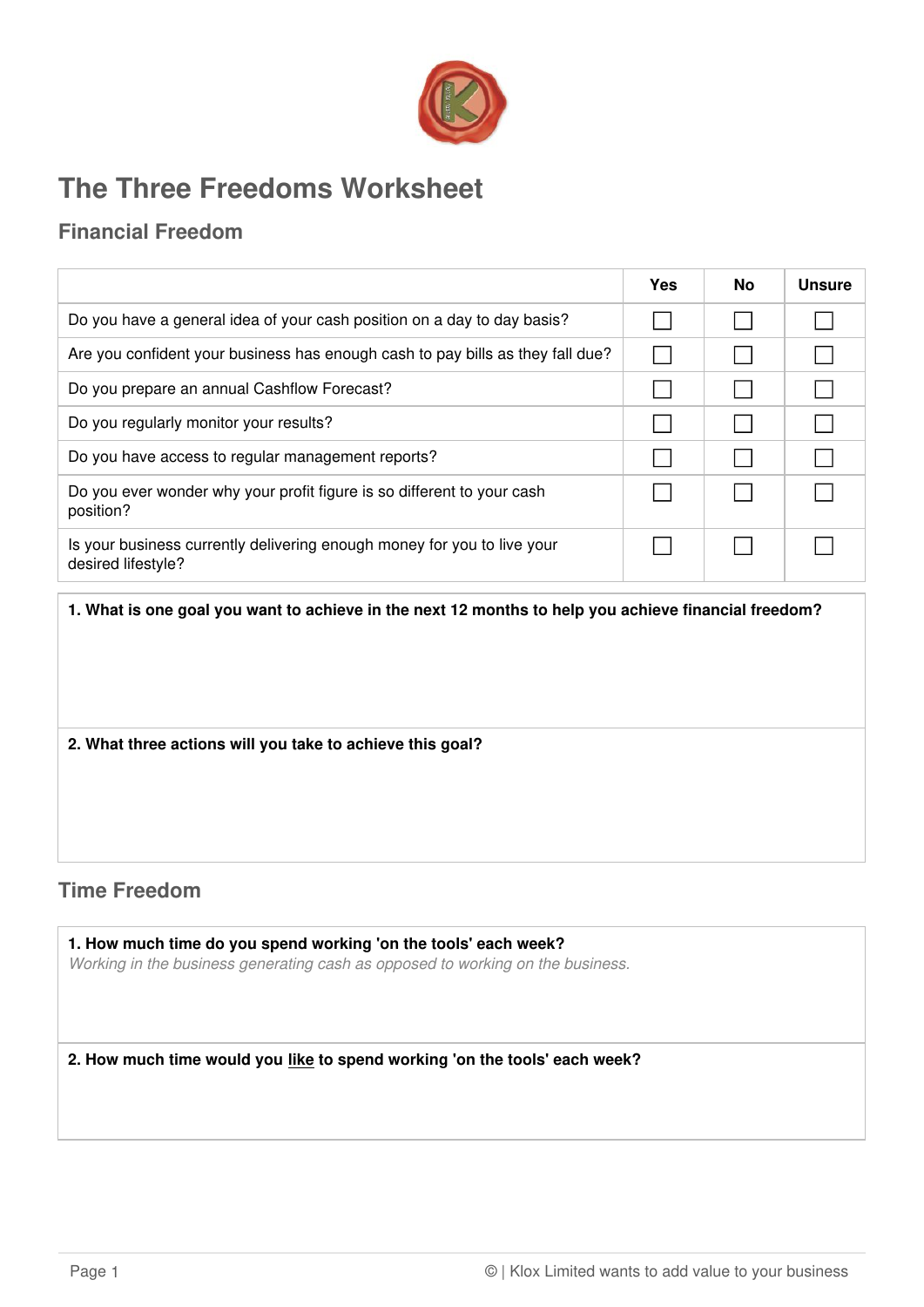

**3. How much time do you spend on paperwork each week?** Preparing quotes and invoices, payroll, billing, managing jobs, etc.

**4. How much time would you like to spend on paperwork each week?**

**5. What is one goal you want to achieve in the next 12 months to help you achieve time freedom?**

**6. What three actions will you take to achieve this goal?**

#### **Mind Freedom**

**1. What are the three areas of your business that cause you the most stress?**

**2. What would it mean to you if these stresses were minimised or removed?**

**3. What will success look like to you in the next 12 months?**